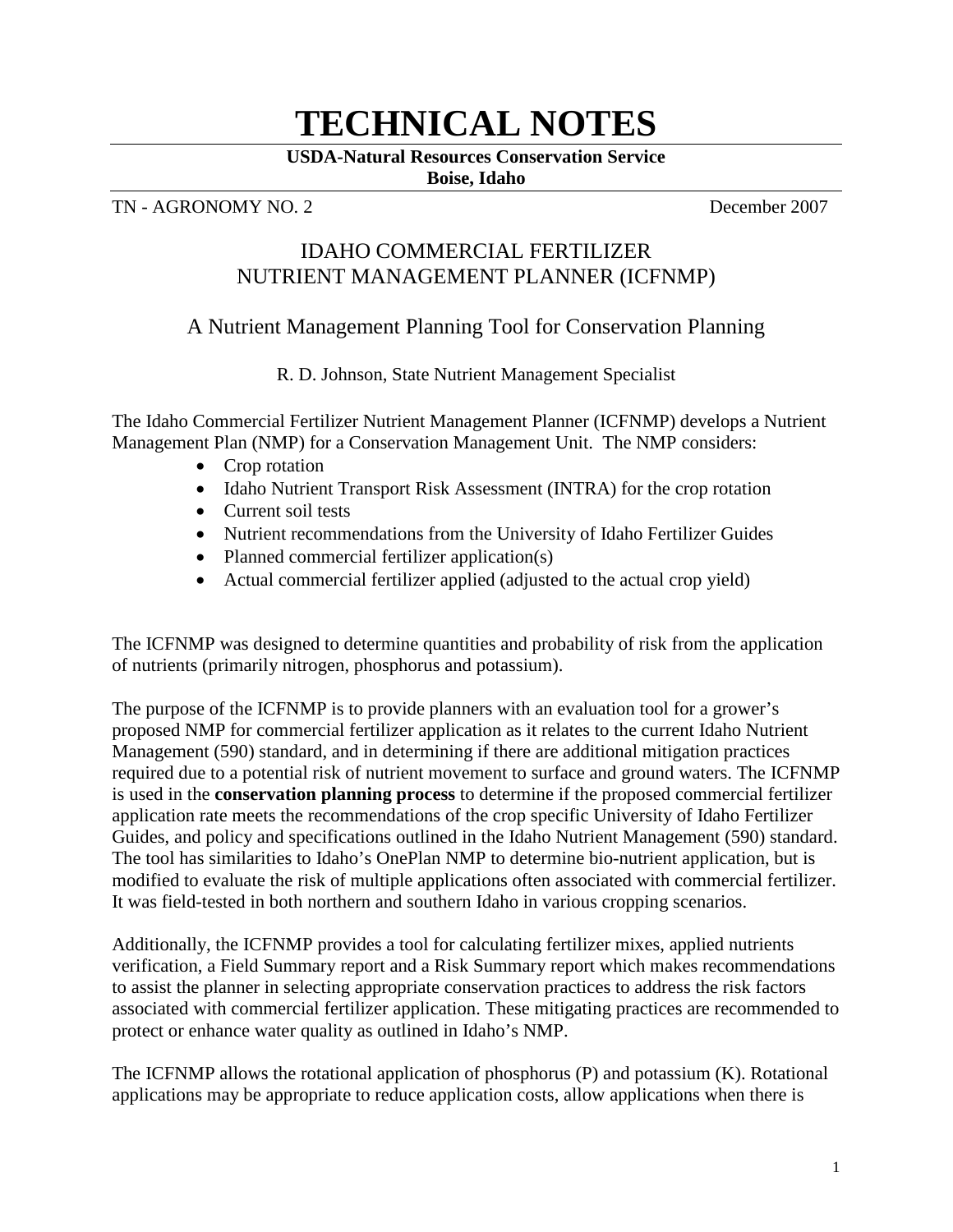reduced risk of off-site transport or accommodate more sensitive crops. The rotational application of P or K is limited to the crop uptake of the crops in the rotation.

If the planner, working with the producer, chooses to use this option, then additional application of P or K may be restricted in the remaining rotation years unless the soil test for P or K indicates that a deficiency exists for the crop being produced. For example, a producer plans to grow four years of alfalfa in an eight-year crop rotation. The planner can show the application of P or K in the crops preceding the alfalfa planting, but can not exceed the crop uptake requirement for the four alfalfa years.

# **The Idaho Commercial Fertilizer Nutrient Management Plan: Input Factors**

The crop rotation, soil, climate, irrigation management, land management and commercial fertilizer practices have a major influence on nutrient management. The crop rotation and choice of crops are critical in determining if the rotation is capable of utilizing residual and/or available nutrients. Precipitation pattern and irrigation management, along with fertilizer management, are factors used to predict how nutrients move within or off a field. These moisture considerations are rainfall, irrigation, erosion and runoff and deep percolation. Other factors which influence the movement of nutrients are fertilizer sources and amount of nutrients available for transport. Management factors include the method of application, timing and placement in relationship to when the nutrient is needed by the crop.

The factors assist in determining when residual nutrients, either below the rooting zone or retained in the soil's surface after the crop is produced, are critical factors to off-field nutrient transport. Fertilizer application method, placement and timing must be considered when assisting with a Nutrient Management plan to address the best corrective soil and water conservation practices and management techniques.

Field-specific data required for the development of an ICFNMP are:

- Crop rotation
- **INTRA** determination for the rotation
- Crop residue type and management
- $\blacksquare$  Current soil test
- **Fertilizer application date**
- University of Idaho Fertilizer Guide recommendation
- Grower-planned nutrient application rate
- **Fertilizer application method**
- $\blacksquare$  Fertilizer application timing
- **Fertilizer risk assessment**

These factors are used for planning and verification that the producer's NMP meets the basic requirement of the Idaho Nutrient Management (590) standard.

**Crop rotation -** Selection of a cropping sequence within a crop rotation is critical in utilizing nutrients (nitrogen) that are residual following, for example, a shallow-rooted crop. If a crop is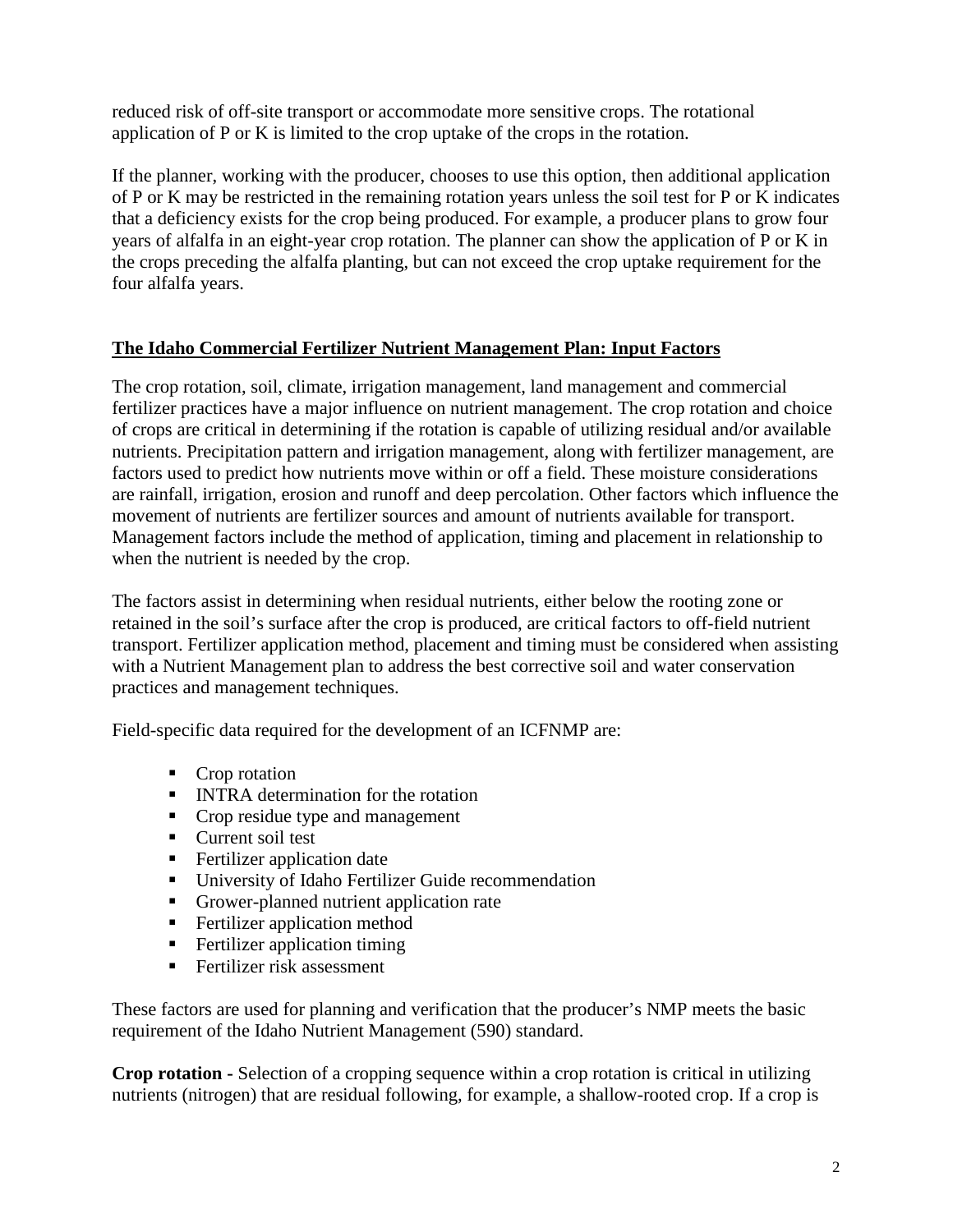restricted to a shallow rooting depth and moisture moves nitrogen beyond the rooting depth of the following crop, nitrogen is lost and becomes an environmental risk to ground water.

**INTRA determination for the rotation -** INTRA must be run for the crop rotation, with special consideration for the crop(s), within the rotation which have the potential of off-site environmental concern. INTRA provides the risk assessment factors that determine the recommended, applicable management practices for the field operation to mitigate the primary resource concern.

**Crop residue type and management -** Crop residues can either be a source or sink for applied and residual nutrients. Plant residues with a high carbon to nitrogen (C/N) ratio or content will immobilize (tie-up) nutrients, specifically nitrogen, as the residue is converted by soil microorganisms into organic matter. Conversely, crop residues that have a low C/N ratio, such as legumes, will mineralize (release) nutrients and thus serve as a plant production source. The ICFNMP model assumes that for each ton of high C/N residues, 20 pounds of N will eventually be immobilized, up to a maximum of 50 pounds per acre. It also assumes that if alfalfa is the previous crop in the rotation, then 60 pounds of N is potentially available to the following crop.

**Current soil test –** As with all NMP processes, the current soil test is critical in planning nutrient management. Soil tests give the planner a "point in time" evaluation of the key soil factors' ability to produce a crop and supply critical nutrients for crop production. Table 1 of the Idaho NM standard (June 2007) specifies the sampling dates and soil test requirement that the ICFNMP requires to develop the recommendations.

|                        |                                                      | <b>Northern Idaho</b>                         | <b>Southern Idaho</b>                           |                                        |  |
|------------------------|------------------------------------------------------|-----------------------------------------------|-------------------------------------------------|----------------------------------------|--|
| Depth                  | <b>Constituent</b><br>Analyzed <sup>1</sup>          | <b>Sampling Date</b><br><b>No Older Than:</b> | <b>Constituent</b><br>Analyzed <sup>1</sup>     | <b>Sampling Date</b><br>No Older Than: |  |
| $0 - 12$ inches        | $NO3$ -N, NH <sub>4</sub> -N,                        | 9 month                                       | $NO3-N, NH4-N$                                  | 3 months                               |  |
|                        | P, K, pH,<br>$\%$ SOM <sup>2</sup> , EC <sup>3</sup> |                                               | P, K, pH,<br>$\%$ SOM <sup>2</sup> , %          | 9 months                               |  |
| $\pm 12$ $-$ 24 inches | $NO.-N$                                              | 9 months                                      | Free Line, EC <sup>3</sup><br>$NO3-N$ , $NH4-N$ | 3 months                               |  |

#### **Table 1. Soil sampling requirements for annual budget development**

<sup>1</sup> In northern Idaho, P is usually analyzed using the Morgan (Sodium Acetate) method or Bray1 (Ammonium Fluoride-Hydrochloric Acid), and in southern Idaho, P is analyzed using the Olsen (Sodium Bicarbonate) method.

 $2^{2}$  SOM is soil organic matter.

 $3 \text{ EC}$  is electrical conductivity, salt concentration, soluble salts, etc.

**Fertilizer application date** – The ICFNMP requires the entry of a proposed fertilizer application date to compare with the soil test date as verification of the "Sample Date No Older Than" requirement of the NM standard.

**University of Idaho Fertilizer Guide recommendation** – A key factor in the development of an NMP, within the planning tool, is the University of Idaho's Fertilizer Guide recommendation (UI-FG). The ICFNMP interprets the guide for each crop in the rotation based on data resulting from the current soil test, previous crop and yield goal for the current crop entries.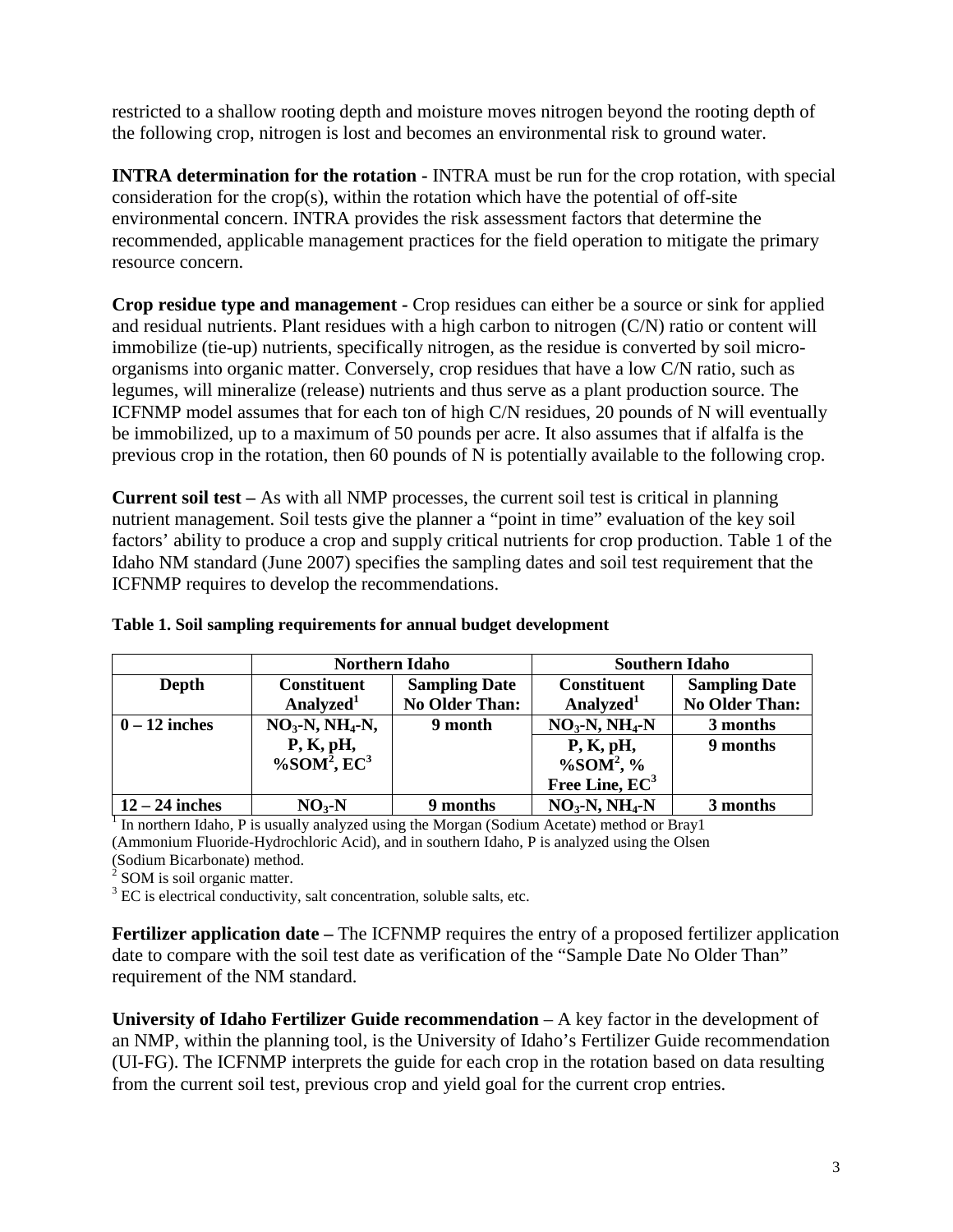**Grower-planned nutrient application rate –** The objective of the ICFNMP process is to certify and verify what the producer plans to apply in the form of commercial fertilizers. **The objective is not to make the recommendation for commercial fertilizer application**. The purpose is to interpret the UI-FG based on what the producer proposes for N, P, K and S applications and then to develop the Risk Assessment (RA) and mitigation conservation practices if the RA is HIGH or VERY HIGH.

**Fertilizer application method/fertilizer application timing – When, where and how** nutrients are applied are key factors in determining the risk associated with nutrient application. The length of time between nutrient application and nutrient crop uptake elevates the risk for nutrient loss to the environment. The method of nutrient application becomes an important factor if that applied nutrient is subject to either transport by solution surface runoff or erosion soil particle attachment runoff.

The manner in which a fertilizer is applied to the soil affects potential nutrient movement. Incorporation implies that the fertilizer is buried below the soil surface. If fertilizer is surface applied on a field with runoff (from precipitation or from irrigation) and there is no incorporation, it is considered a significant risk. Placement of the nutrient near or below the developing crop's root system often enhances its ability to utilize the nutrients applied.

**Fertilizer risk assessment –** The risk assessment found in the ICFNMP evaluates the planned nutrient application rate, method of application and application timing.

The Risk Summary page summarizes the overall risk of the rotations and the planned commercial fertilizer application. It documents the INTRA Risk Assessment and allows the producer, with the assistance of the planner, to develop a conservation strategy based upon recommended conservation practices which serve to reduce both surface runoff and soil movement, and the potential for deep percolation and nitrogen leaching beyond the active rooting zone of crops planned in the rotation.

Under non-irrigated (dryland) conditions, crop rotation, tillage management, nutrient placement/timing and residue management are key factors. Under irrigated conditions, managing irrigation water plays the key role in minimizing nutrient losses from leaching and surface runoff. Potential irrigation efficiency and irrigation water management have significant impacts on actual water movement through the root zone.

# **Technical Guidance: Idaho Commercial Fertilizer Nutrient Management Plan (ICFNMP)**

Purpose and Application of the Planning Tool

- To develop the Nutrient Management Plan (NMP) for a defined planning unit based on the application of commercial fertilizer
- To be used during the planning process to develop the annual nutrient budget based on data extracted from the current University of Idaho Fertilizer Guides (UI-FG)
- To be used to evaluate the risk from the application of nutrients (N, P and K) on two resource concerns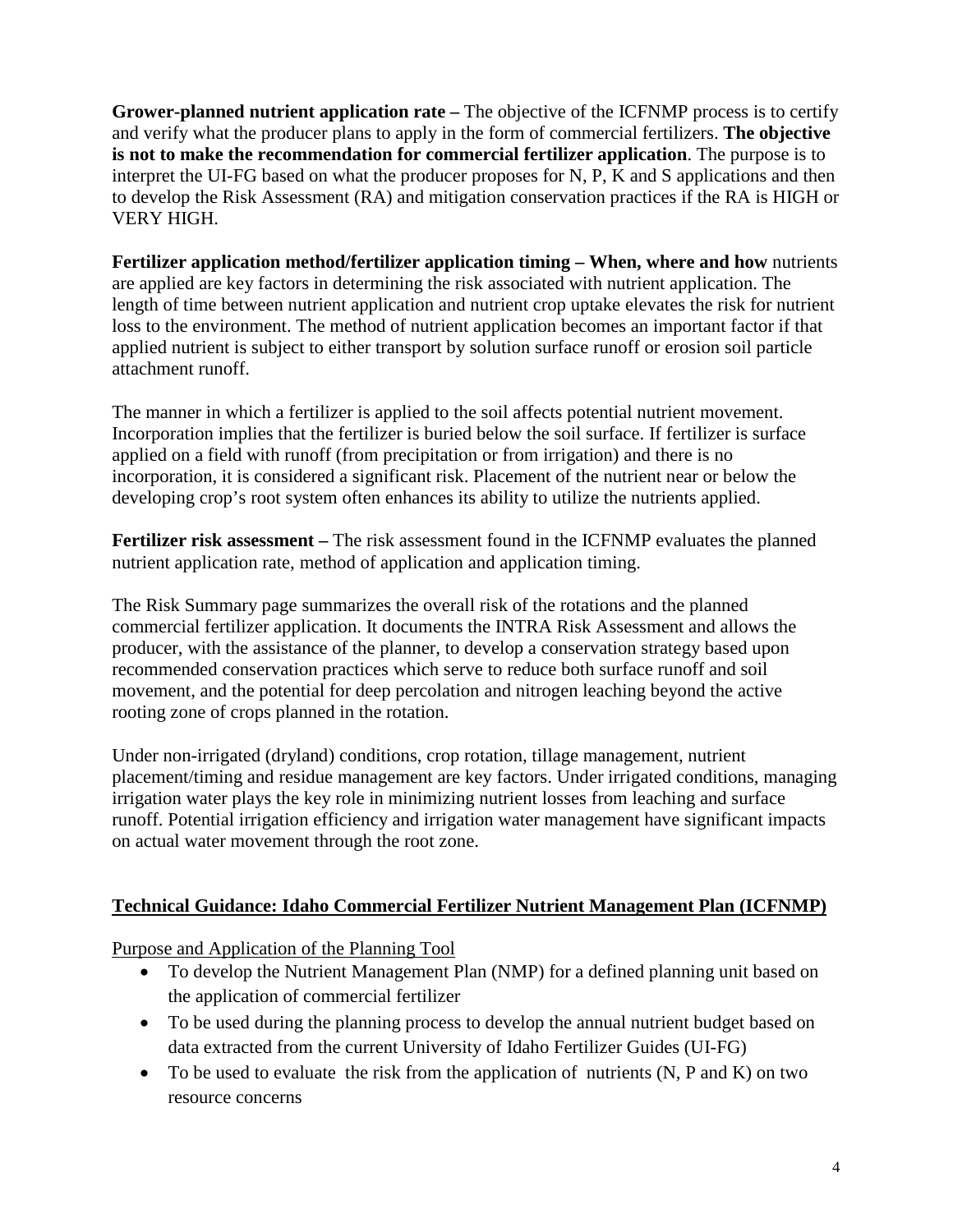- o Nutrients in ground water
- o Nutrients in surface water
- Applies to cropland, pasture and/or hayland where commercial fertilizer nutrients are added

# Output of the ICFNMP Tool

- The output of the planning tool is displayed on printable reports. The file can be saved, edited and renamed as needed.
- The ICFNMP generates the basic requirements of a Nutrient Management Plan (NMP)
	- o Develops the current and/or planned plant production sequence or crop rotation
	- o Develops the nutrient budget for N, P and K for the rotation
	- o Documents the annual soil tests
	- o Interprets the UI-FG nutrient application rate and documents the grower's planned nutrient rates, timing and method of application and incorporation
	- o Documents the designated Idaho nutrient transport risk assessment for the planning unit and associated practices or methods planned to protect the area
	- o Develops the annual nutrient budget for the current crop
- Reports
	- o **Crop & Soil Test** Data entry page
	- o **Com Fert Sch'd & Cert** Allows a planner to develop and certify a planned and applied fertilizer mix. The certification section allows the planner to certify the actual crop yields and nutrients applied.
	- o **Farm Summary** Summarizes key information about the producer, soil test results, UI-FG nutrient recommendation, planned nutrients and actual nutrients applied.
	- o **Risk Summary** Summarizes the key elements of the rotational INTRA risk assessment and the mitigating practices for meeting the NM (590) standard.
	- o **Rotations** Documents the crop rotations used to develop the NMP.

# **Requirements for Meeting the Idaho Nutrient Management (590) Standard**

The Idaho Nutrient Management (590) standard is met when the ICFNMP is completed and the nutrients applied are documented and evaluated as meeting the **annual nutrient budget requirements** of the standard.

Identification of Mitigating Practices

The rating for each field and the overall INTRA risk assessment for the conservation management unit (CMU) and its rotation are documented in the Risk Summary. If any CMU has a MEDIUM or Higher INTRA rating, then mitigating practices are required. Mitigating practices are not required for any CMU which has a rating of VERY LOW or LOW; however, "recommended" practices might be suggested. Recommended and required practices are identified in the INTRA report in the column titled "Management Techniques and Mitigating Conservation Practices Required".

# **Use of ICFNMP Tool**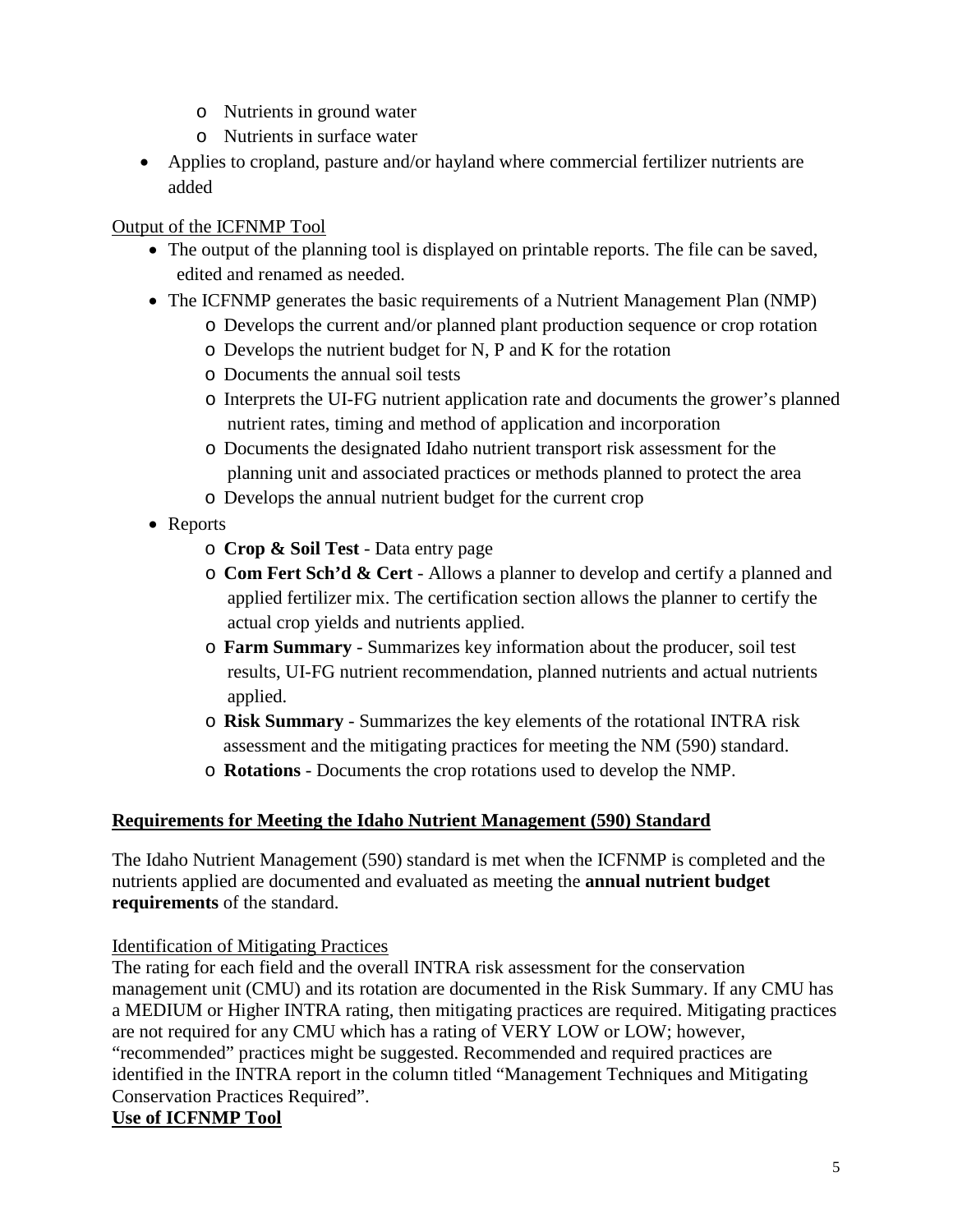## Purpose

To develop an Idaho Commercial Fertilizer Nutrient Management Plan for each farming unit or conservation management unit

**Example:** A farming operation has three cropping systems of:

- Small grains in rotation with row crop, where commercial fertilizer is applied.
- A conservation management plan that involves the production of small grains across several farms and/or several fields that are a part of a Conservation Management Unit (CMU) having the same predominate soil type, crop rotation, previous crop and current crop.
- Pasture where commercial fertilizer is applied.

### **Therefore, an ICFNMP is required for each system**.

# Crop and Soil Test

The planner proceeds to develop the NMP for the farming operation, and must obtain the following information from the producer.

- Step 1. Rotation
	- a. **INTRA** has to be run on the critical crop(s) in the rotation which has the highest potential for off-site transport of nutrients.
	- b. To assist the planner, tools are linked with the ICFNMP tool
		- i. Web Soil Survey development of soil background
		- ii. USDA Plant Crop Nutrient Tool development of crop nutrient uptake data in the absence of a current UI Fertilizer Guide.
		- iii. Grower's Rotational Phosphorus The ICFNMP allows the development of rotational phosphorus.
			- 1. Rotational phosphorus or potassium applied pre-season to a crop having higher soil phosphorus or potassium requirement will be limited to applications for minimizing phosphorus loss due to run-off or as a split application alternative where there is a potential fertilizer salt affect on crop production.

2. The total rotational  $P_2O_5$  or  $K_2O$  cannot exceed the sum of the phosphorus or potassium uptake for the crops in the planned rotation.

- iv. The rotation **has to be saved** in order to proceed with further development of the NMP.
- c. The ICFNMP tool calculates the recommended N, P and K from the University of Idaho Fertilizer Guides (UI-FG), and the potential crop residues in the rotation.
- Step 2. Development of the current and prior crops for each field in the CMU
- Step 3. Development of the field detail
	- a. Selection of the field for development of the annual nutrient plan.
- Step 4.Soil test data using the appropriate analysis method (Olson, Morgan or Bray)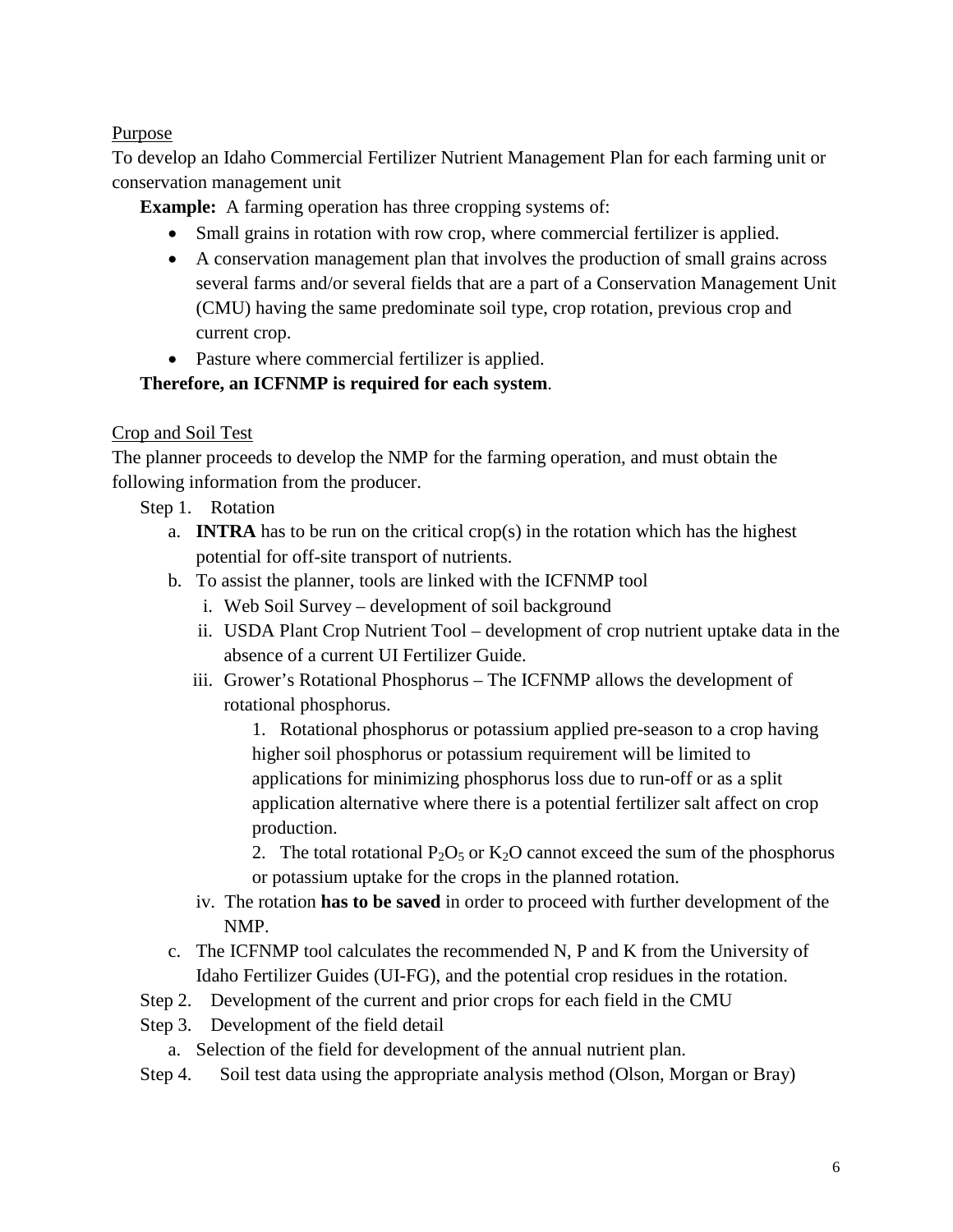- a. For northern Idaho, the soil test has to be taken within the last 9 month and specifically requires Nitrate-N to be determined on both the  $1<sup>st</sup>$  and  $2<sup>nd</sup>$  foot of soil and Ammonium-N from the  $1<sup>st</sup>$  foot only.
- b. For southern Idaho, the soil test has to be taken within the last 9 months for P, K, pH, EC %OM and %Free Line from the  $1<sup>st</sup>$  foot and requires a Nitrate-N and Ammonium-N soil test on the  $1<sup>st</sup>$  and  $2<sup>nd</sup>$  foot of soil to be taken within the last 90 days prior to fertilizer application.
- Step 5. Development of the Current Crop
	- a. Crop residue management
	- b. Planned commercial fertilizer application
		- i. Planned fertilizer application date
		- ii. Selected method of fertilizer application
		- iii. Selected timing of fertilizer application
	- c. The program calculates the current risk from the proposed fertilizer application.
		- i. The proposed application scenario will be compared to the UI-FG.

1. If nutrients are under applied, the comparison will show "Caution/Deficient".

2. If nutrients are within the reasonable limits, as defined in the NM (590) standard, as 40 lbs-N, 20 lbs-P<sub>2</sub>O<sub>5</sub> and 40 lbs-K<sub>2</sub>O per acre, comparison will show "OK".

3. If additional fertilizer is applied following the development of the NMP and the rate of N,  $P_2O_5$  or  $K_2O$  exceeds the reasonable limits as defined above, the application must be justified by either a pre-application soil test, approved tissue test or feed analysis. If the actual crop yield exceeds the planned yield, then additional applied nutrients can be justified by a certification of the actual yield.

4. For over application of N without justification, a post-harvest rooting depth soil test will be required.

5. Potassium shall not be applied in situations where excess  $K_2O$  causes unacceptable nutrient imbalances in crops or forages.

6. The planned application rates of other plant nutrients shall be consistent with the University of Idaho recommendations.

7. A starter band, of up to 30 lbs of  $P_2O_5$  per acre, is allowed under special localized conditions (wet-cold or high P fixing soils) regardless of soil test. When starter fertilizers are used, they shall be applied in accordance with UI recommendations and be a part of the fertilizer budget.

#### Com Fert Sch'd & Cert

Allows a planner to develop specific fertilizer mixes and certify a planned and applied fertilizer mix. There are three sections to the Commercial Fertilizer Scheduled (COM FERT SCH'D and CERT Worksheet).

#### **Commercial Fertilizer Formulation**

The planner assists the producer in the development of a commercial fertilizer blend. Based on the pounds of N, P or K and the selection of common fertilizer materials, the tool will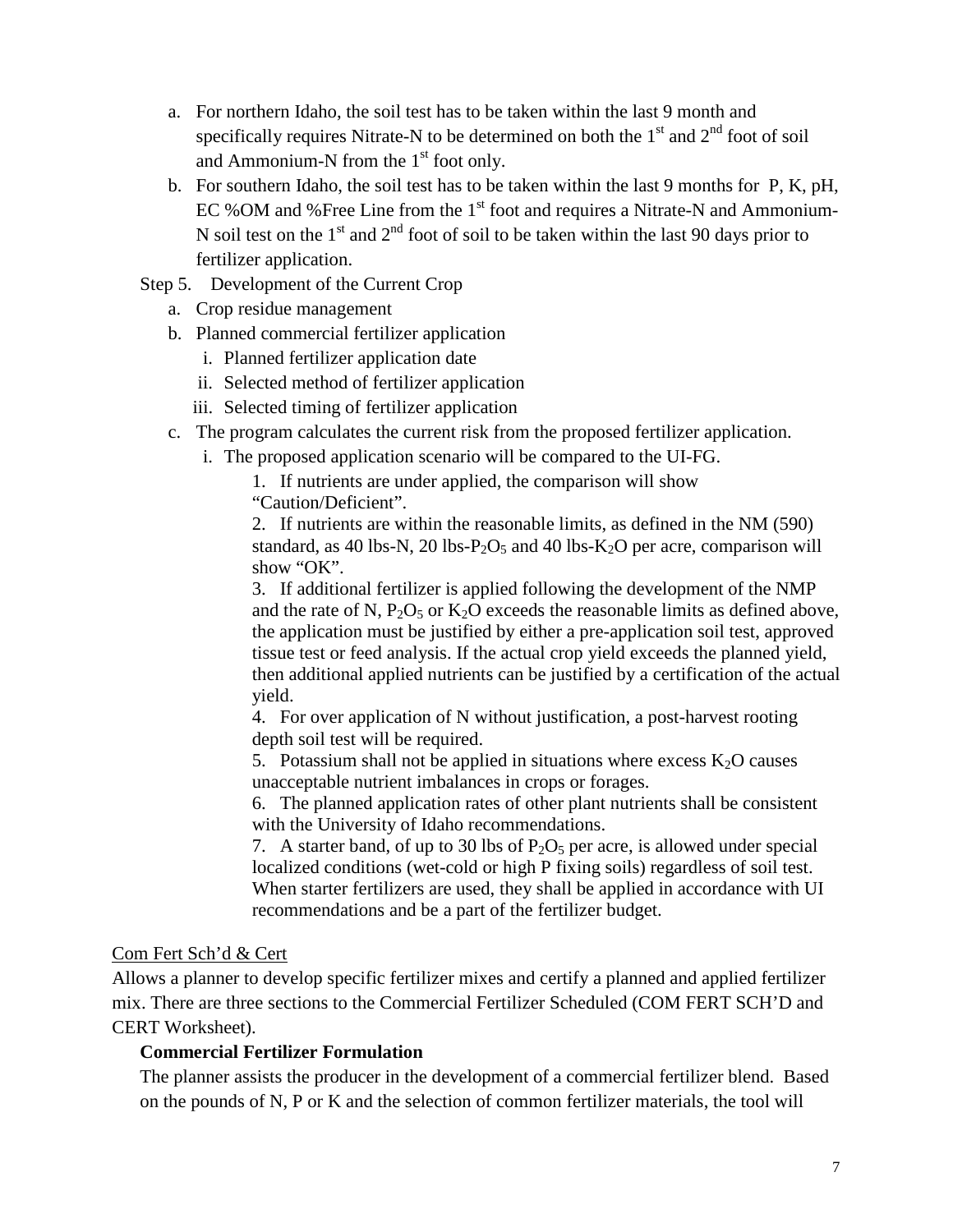calculate the pounds of materials, percent analysis, pounds and tons of material to be applied per acre.

a. The commercial fertilizer annual N, P, K and S plan is automatically transferred from the "Crop and Soil Test" page. The planner can enter each of the planned applications and choose a grower selected fertilizer source. A source has to be selected for each nutrient. The program calculates the pounds of fertilizer required to apply the required nutrient. If the selected fertilizer is a multiple grade product [for example, a urea/ammonium phosphate sulfate (16-20-0-24S) blend], then the program will adjust the urea to account for the nitrogen contained in the 16-20-0-24S.

# **Commercial Blend Verification**

The planner verifies the pounds of N,  $P_2O_5$  or  $K_2O$  applied per acre from the fertilizer analysis, or pounds or tons of fertilizer materials applied per acre. There are two options:

- a. If the fertilizer lists the percent analysis for the blend, the planner can enter the analysis and tons delivered. The program will calculate the pounds of N,  $P_2O_5$ ,  $K_2O$ and S applied per acre.
- b. If the fertilizer invoice list pounds or tons of products delivered, the planner enters either the pounds or tons for each fertilizer source. The program will calculate the pounds of N,  $P_2O_5$ ,  $K_2O$  and S applied per acre.

# **Applied N, P2O5 or K2O Certification**

Based on the actual pounds of material applied and actual field yields, the planner certifies the nutrients applied to crop yield. Once the planner calculates the pounds of N,  $P_2O_5$  and K2O applied, these values can be entered into the model for certification. The model allows the planner to enter the grower's actual yield to adjust the UI-FG recommendations.

#### Farm Summary

Summarizes key information about the producer, soil test results, UI nutrient recommendations, planned nutrients to be applied and actual nutrients applied. This is the certification document showing the UI-FG recommendation, the grower's planned nutrients to be applied and the actual nutrients applied adjusted to the actual yield(s) in the plan.

#### Risk Summary

Summarizes the key elements of the INTRA Risk Assessment and documents the mitigating practices for meeting the Idaho NM (590) standard.

#### Rotations

Documents the crop rotations used to develop the NMP.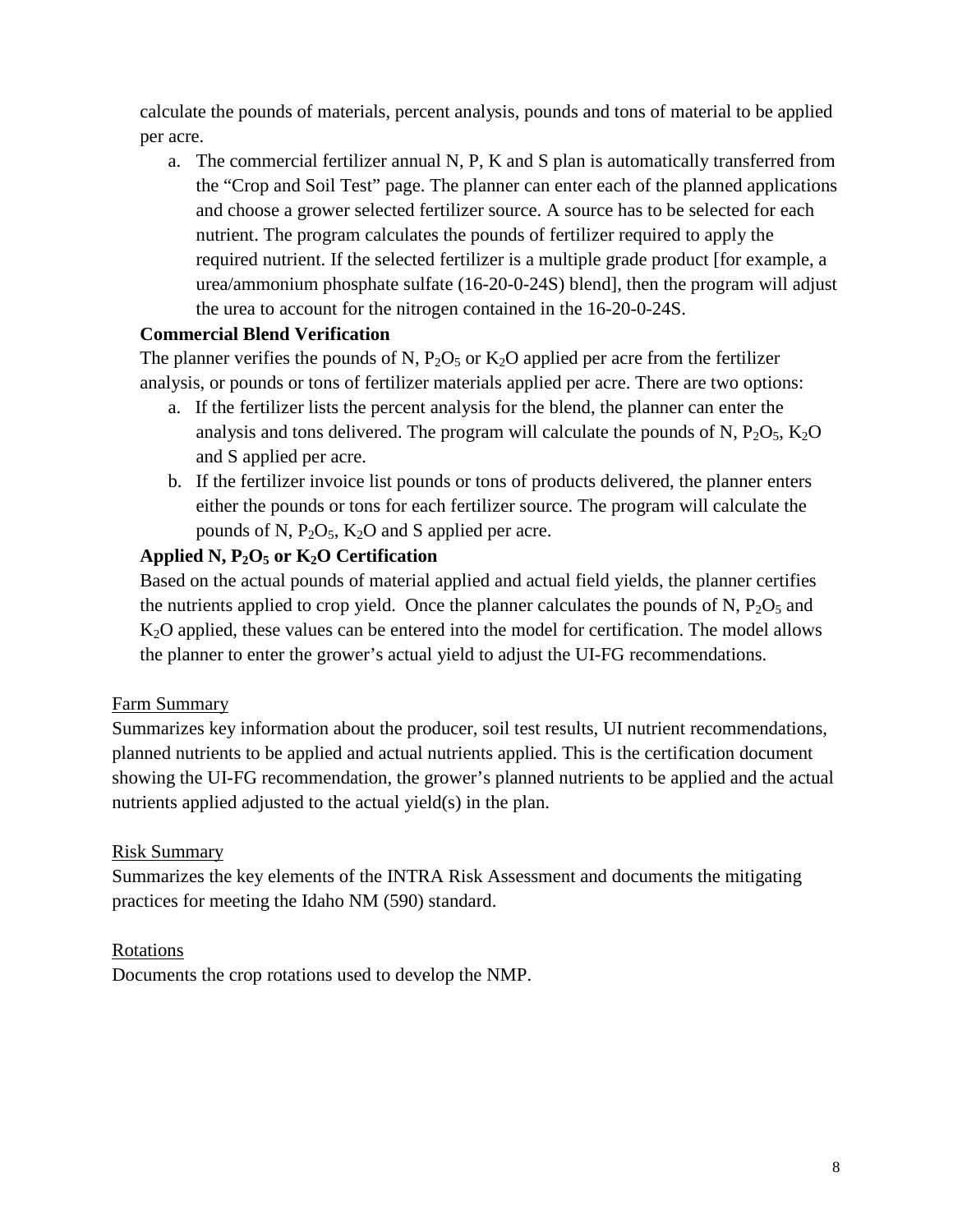#### **References**

- Brown, Bradford, Extension Soil and Crop Management Specialist, University of Idaho, Parma Experiment Station. Personal Communication, September 7, 2007.
- Czymmek, KJ, QM Ketterings, HM van Es and SD DeGloria. 2003. The New York Nitrate Leaching Index. Cornell University, Department of Crop and Soil Sciences, Extension Publication E03-2.
- Meisinger, JJ and JA Delgado. 2002. Principles of managing nitrogen leaching. J. Soil and Water Conservation 57: 485 - 498.
- Shaffer, MJ and JA Delgado. 2002. Essentials of a national nitrate leaching index assessment tool. J. Soil and Water Conservation 57: 327 – 335.
- Sharpley, AN, T Daniel, T Sims, J Lemunyon, R Stevens and R Parry. 2003. Agricultural phosphorus and eutrophication (second edition). USDA-Agricultural Research Service, ARS-149.
- USDA-NRCS. Conservation Practice Standard, Nutrient Management (590), Idaho.
- USDA-NRCS. Engineering Technical Note, Series 1901. A Phosphorus Assessment Tool, August 1994.
- USDA-NRCS. Soil Survey Manual, Agricultural Handbook 18, 1993.
- Williams, JR, and DE Kissel. 1991. Water percolation: an indicator of nitrogen-leaching potential. pp 59-83 *IN*: RF Follet, DR Keeney and RM Cruse (eds). Managing nitrogen for groundwater quality and farm profitability. Soil Science Society of America, Inc. Madison, WI.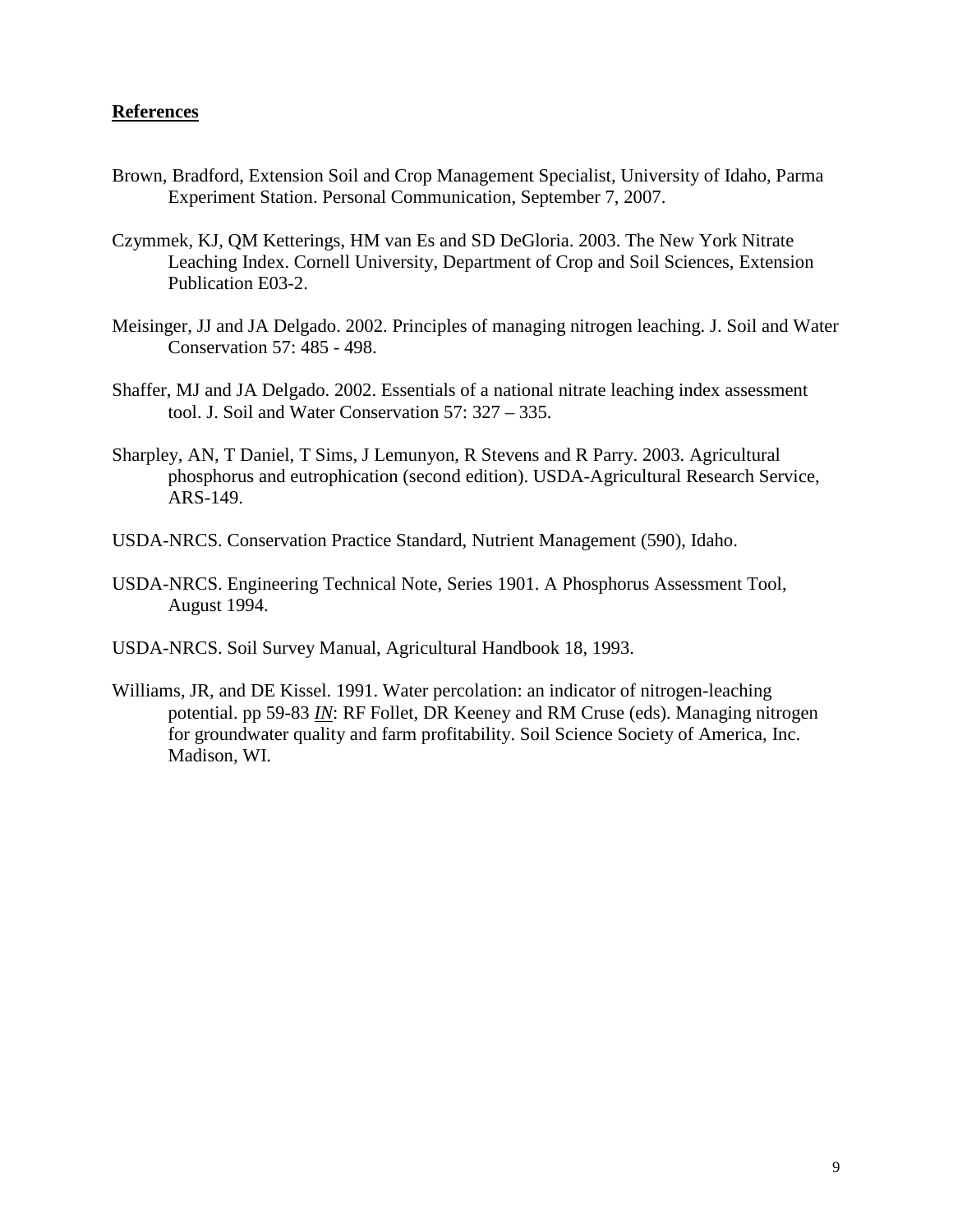# **Idaho Commercial Nutrient Management Data Collection**

# PLANNING DATA ENTRY

| <b>Current Rotation:</b> |                                                                                                                       |                                                                                                                      |  |
|--------------------------|-----------------------------------------------------------------------------------------------------------------------|----------------------------------------------------------------------------------------------------------------------|--|
| Year:                    | Crop:                                                                                                                 | Expected Yield: Units of Yield:                                                                                      |  |
|                          | <u> 1990 - Jan James James, martin amerikan basar (j. 1918)</u>                                                       |                                                                                                                      |  |
|                          | <u> 1999 - Jan James James, martin amerikan basar (j. 1989)</u>                                                       |                                                                                                                      |  |
|                          |                                                                                                                       |                                                                                                                      |  |
|                          | <u> 1989 - Johann Stein, mars et al. (b. 1989)</u>                                                                    |                                                                                                                      |  |
|                          |                                                                                                                       | <u> 1988 - Andrea Barbara, amerikan persoana antzera (h. 1988).</u>                                                  |  |
|                          |                                                                                                                       |                                                                                                                      |  |
|                          |                                                                                                                       |                                                                                                                      |  |
|                          | <u> 1986 - Andrea Barbara, amerikan basar basa dan berasal dalam pengaran basa dan basa dan basa dan basa dalam b</u> | <u> 2000 - Antonio Alemania, provincia popularia e alemanista de la provincia de la provincia de la provincia de</u> |  |
|                          |                                                                                                                       |                                                                                                                      |  |
|                          |                                                                                                                       |                                                                                                                      |  |
|                          |                                                                                                                       |                                                                                                                      |  |
|                          |                                                                                                                       |                                                                                                                      |  |
|                          |                                                                                                                       |                                                                                                                      |  |
|                          |                                                                                                                       |                                                                                                                      |  |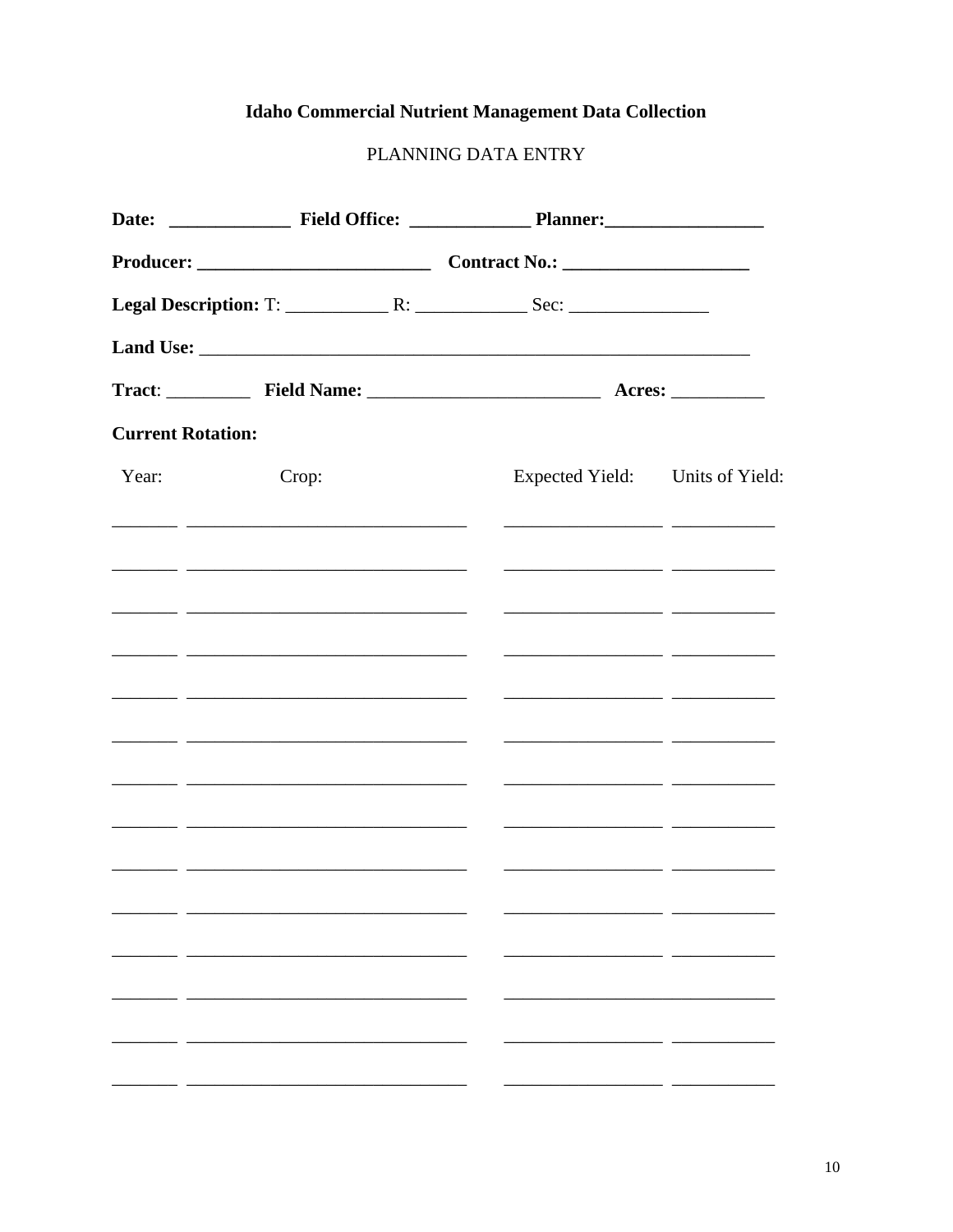| <b>SOIL TEST INFORMATION:</b> |                                                                                                              |   |          |                |            |            |                          |
|-------------------------------|--------------------------------------------------------------------------------------------------------------|---|----------|----------------|------------|------------|--------------------------|
| $1st$ FOOT:                   | $NO3-N$ $NH4-N$ $P$ $K$ $S$<br>------------------------- (ppm) ------------------------                      |   |          | $\mathbf{p}$ H | OM<br>$\%$ | EC<br>(mm) | <b>Free Lime</b><br>$\%$ |
| $2nd$ FOOT:<br>NO3-N NH4-N    | <u> المستحدث المستحدث المستحدث المستحدث المستحدث المستحدث المستحدث</u><br>-------- (ppm) -------             |   |          |                |            |            |                          |
|                               | <b>Planned Fertilizer Applications:</b><br>Date of Applications Application Rates (lbs) Method and Placement | N | P2O5 K2O |                |            |            |                          |
|                               |                                                                                                              |   |          |                |            |            |                          |
| $\overline{2}$                |                                                                                                              |   |          |                |            |            |                          |
| 3                             |                                                                                                              |   |          |                |            |            |                          |
| 4                             |                                                                                                              |   |          |                |            |            |                          |
| 5                             |                                                                                                              |   |          |                |            |            |                          |
| 6                             |                                                                                                              |   |          |                |            |            |                          |
| 7                             |                                                                                                              |   |          |                |            |            |                          |
| 8                             | <u> 1980 - Andrea Andrew Marian, amerikan</u>                                                                |   |          |                |            |            |                          |
| 9                             | <u> 1980 - Jan Stein Harry Holland, amerikan bisan</u>                                                       |   |          |                |            |            |                          |
| 10 \,                         |                                                                                                              |   |          |                |            |            |                          |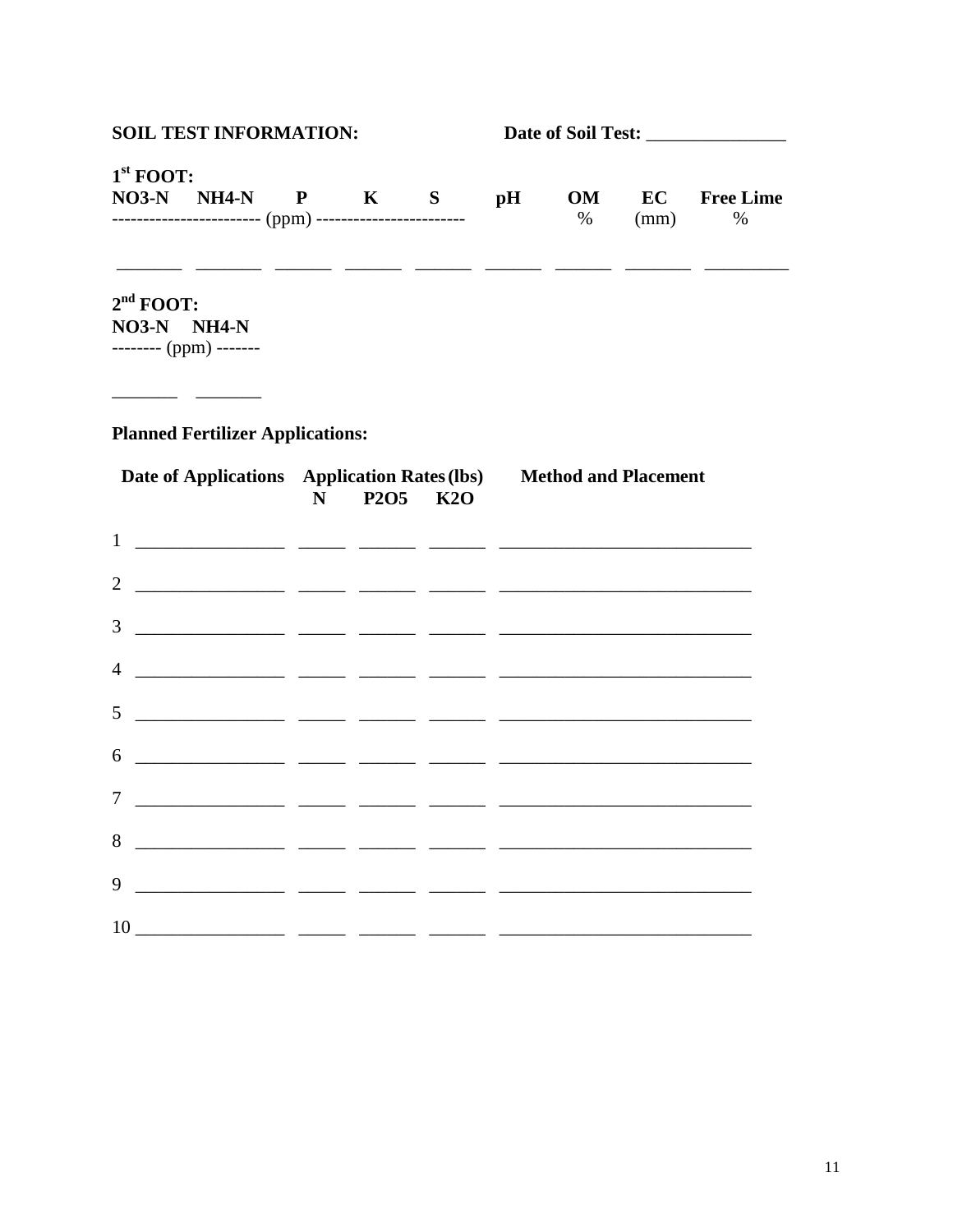#### Data from INTRA:

|                                         | LOW | <b>MEDIUM</b> | <b>HIGH</b> |
|-----------------------------------------|-----|---------------|-------------|
| <b>Over-all Risk for Surface Water:</b> |     |               |             |
| <b>Over-all Risk for Ground Water:</b>  |     |               |             |

**Risk Factors from INTRA (for critical crop(s) identified):** 

|                                  | LOW | <b>MEDIUM</b> | <b>HIGH</b> |
|----------------------------------|-----|---------------|-------------|
| <b>Soil Test P</b>               |     |               |             |
| P Rate                           |     |               |             |
| P Timing                         |     |               |             |
| P Method                         |     |               |             |
| N Rate                           |     |               |             |
| N Timing                         |     |               |             |
| N Method                         |     |               |             |
| <b>Runoff Class</b>              |     |               |             |
| <b>Irrigation Index</b>          |     |               |             |
| <b>Leaching Index</b>            |     |               |             |
| <b>Distance to Surface Water</b> |     |               |             |
| <b>Soil Erosion</b>              |     |               |             |
|                                  |     |               |             |

### **Planned BMP's or other Mitigation Practices:**